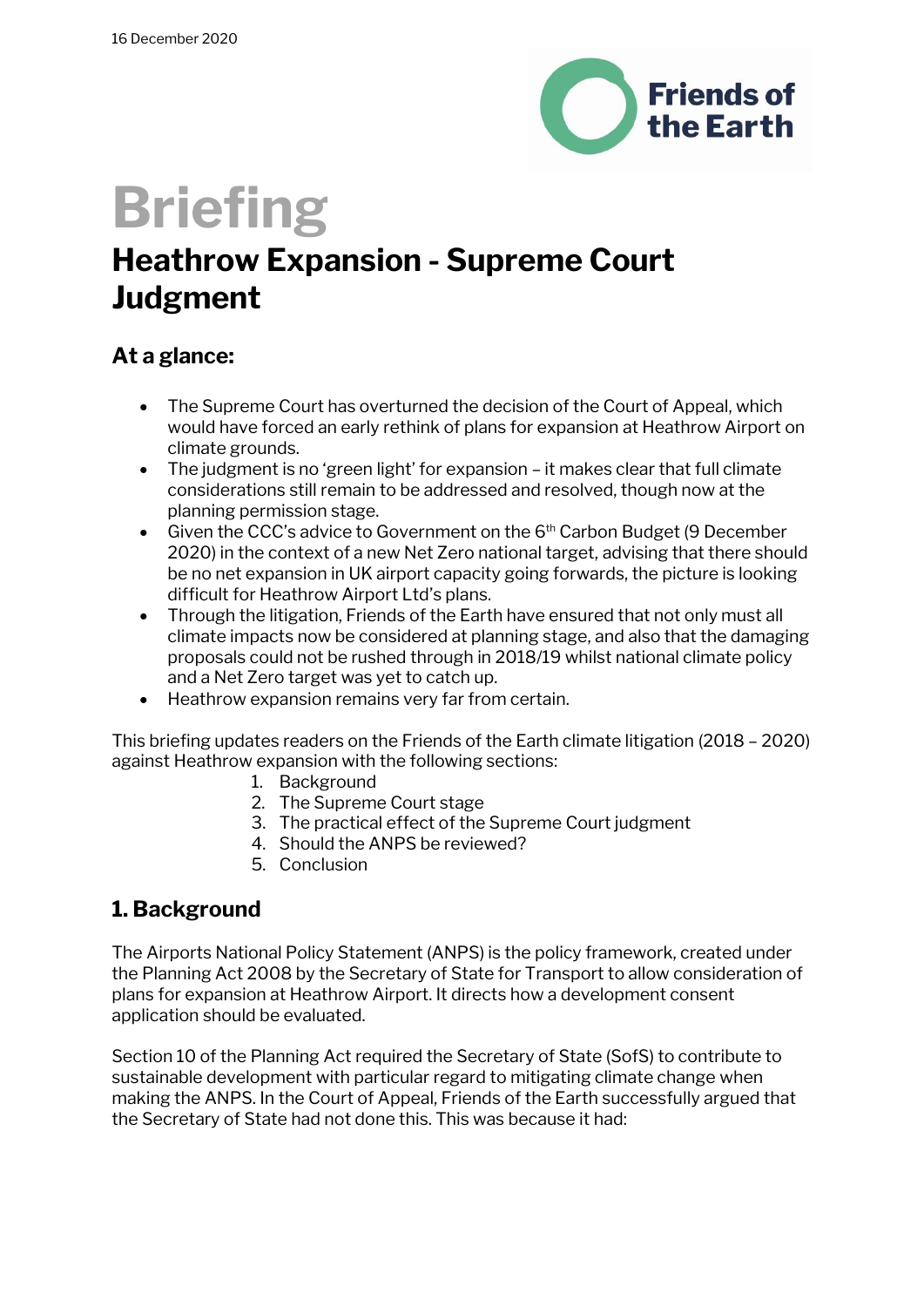- failed to consider the Paris Agreement on climate change, the non- $CO<sub>2</sub>$  warming impacts of aviation, and the climate impacts of the operation of the airport beyond 2050; and
- had not complied with the Strategic Environmental Directive by not considering the Paris Agreement.

A strategic environmental assessment ("SEA") is a key tool in assessing environmental impact and achieving sustainable development. The purpose in law is to achieve a high level of environmental protection with a view to promoting sustainable development.

Legal action charity Plan B Earth ran a separate argument that the failure to consider the Paris Agreement breached section 5(8) of the Planning Act 2008.

The case went before the Court of Appeal in October 2019, and was heard by three Lord Justices of Appeal, including the most senior planning judge in the Court of Appeal: the Supervising Lord Justice for Planning, Lord Justice Lindblom.

In February 2020, the Court of Appeal unanimously agreed with both those claimants on the grounds of challenge they advanced, and ruled that the ANPS was of no legal effect unless reviewed. The Government said it would not challenge that decision.

# **2. The Supreme Court stage**

Heathrow Airport Limited ("Heathrow Airport") obtained permission to appeal and challenged all successful grounds. The hearing was heard via video-link on 7 and 8 of October 2020 before five Supreme Court Judges.

The Secretary of State was not involved, as it had not sought permission to appeal. The case became even more clearly about commercial interests vs climate justice.

#### **Summary of arguments**

Heathrow Airport challenged all four of the Court of Appeal climate grounds advanced by Friends of the Earth, and the one ground brought by Plan B.

In Friends of the Earth's case, due to the way that the case had evolved, the questions to be determined were whether or not it was correct for the Court of Appeal to have ruled that the SofS had unlawfully ignored the Paris Agreement, based on the legal advice it had received, and also whether its approach had been *irrational* in any exercise of discretion it had over what factors to consider. The arguments also centred again on the warming impacts of non- $CO<sub>2</sub>$  emissions from planes in flight, and the overall climate impacts for the full lifetime of the project beyond 2050 (the target date in the Climate Change Act) as associated issues.

In relation to Plan B's case, the main question to decide was whether or not the Paris Agreement was correctly ruled by the Court of Appeal as being "government policy" according to the specific meaning of s5(8) and for the purposes of the Planning Act 2008. And if it was "government policy", had lawful account been taken of it?

In essence, Heathrow Airport invited the Supreme Court to overturn the full result of the Court of Appeal, and attacked both factual and evaluative judgments that had been made. However, given that the Secretary of State itself was no longer involved in the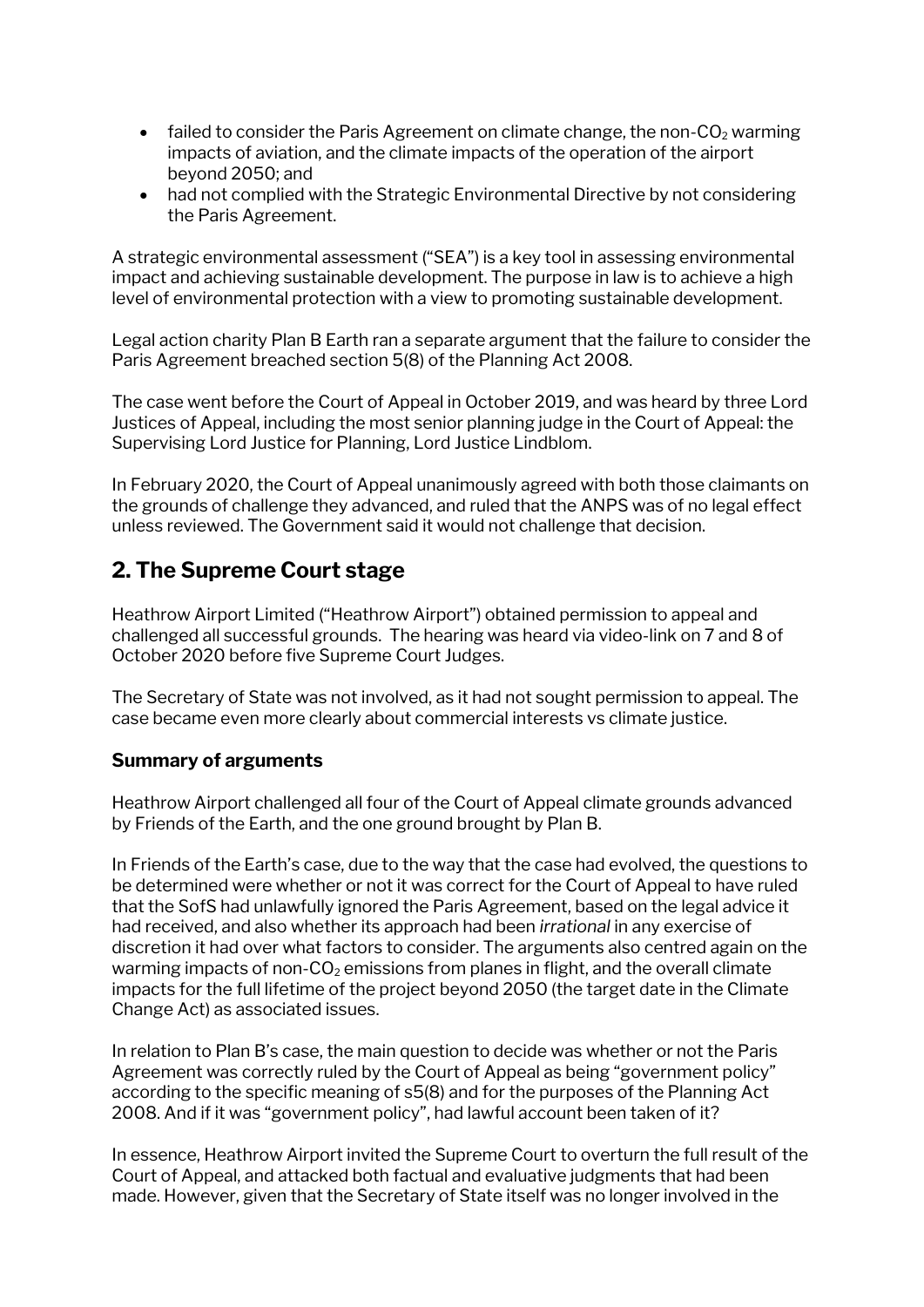proceedings, the Supreme Court did not have the benefit of any direct explanation from the Government.

#### **Judgment of the Supreme Court**

The Supreme Court allowed Heathrow's appeal and reversed the Court of Appeal ruling.

In relation to Friends of the Earth's grounds, the Supreme Court has held that:

- the Secretary of State had a broad discretion on what to consider as part of climate change and sustainable development in relation to the section 10 duty, and whether and how far it should consider the Paris Agreement. As such, the Secretary of State acted rationally in the way it had made its decision including on the basis that all climate change impacts would be assessed as part of consideration of the actual planning application.
- Surprisingly, the Court concluded that the Secretary of State had not completely ignored Paris despite what had been said in the lower courts, on the basis of its own interpretation of witness evidence previously filed by the Secretary of State. The Secretary of State had considered Paris, but simply decided to give it no weight to it beyond its overlap with the Climate Change Act 2008, under which carbon budgets and a 2050 carbon reduction target are set for the UK.
- Similarly, the Secretary of State had acted rationally in not referring to the Paris Agreement in the environmental report for the strategic environmental assessment. Contrary to what the Court of Appeal had decided, it had lawfully exercised a discretion on this point, again because the matters to which it gave rise would still anyway be considered later. The Court of Appeal had concluded that the Paris Agreement was "obviously relevant" (and so irrational to discount) and should have been referred to in the environmental report itself.
- It was rational of the Secretary of State to decide not to attempt to assess post 2050 climate impacts by reference to "future, as yet unformulated policies" (Judgment at para. 155) – again, these would be considered at the next stage. Again, the Court of Appeal had concluded that the ANPS text itself should have referred to these climate impacts, due to the section 10 duty.
- It was rational for the Secretary of State not to address non- $CO<sub>2</sub>$  impacts in the ANPS, given the uncertainty regarding their quantification and given that (even though not specifically mentioned in the NPS) they too could be assessed as part of the planning application process. By contrast, the Court of Appeal had concluded that given the scientific consensus of highly significant climate change impacts associated with non- $CO<sub>2</sub>$  emissions (which – on the evidence available at the time – could be of a similar magnitude to those of  $CO<sub>2</sub>$  alone), then on the basis of both the precautionary principle and common sense, it was not open to the Secretary of State to ignore them altogether.

In relation to Plan B Earth's ground of challenge, the Supreme Court held that the Government's commitment to the Paris Agreement was not a part of "government policy" for the purpose of section 5(8) of the Planning Act 2008. They disagreed with the Court of Appeal's conclusion that these were words of the ordinary English language, and instead held that a "relatively narrow meaning" should be applied, and that it referred to "carefully formulated written statements of policy" (Judgment at para. 105). They did not comment, however, on whether or not the published "Clean Growth Strategy" had qualified in this regard, but the other evidence also relied upon such as ministerial statements in Parliament were not sufficient.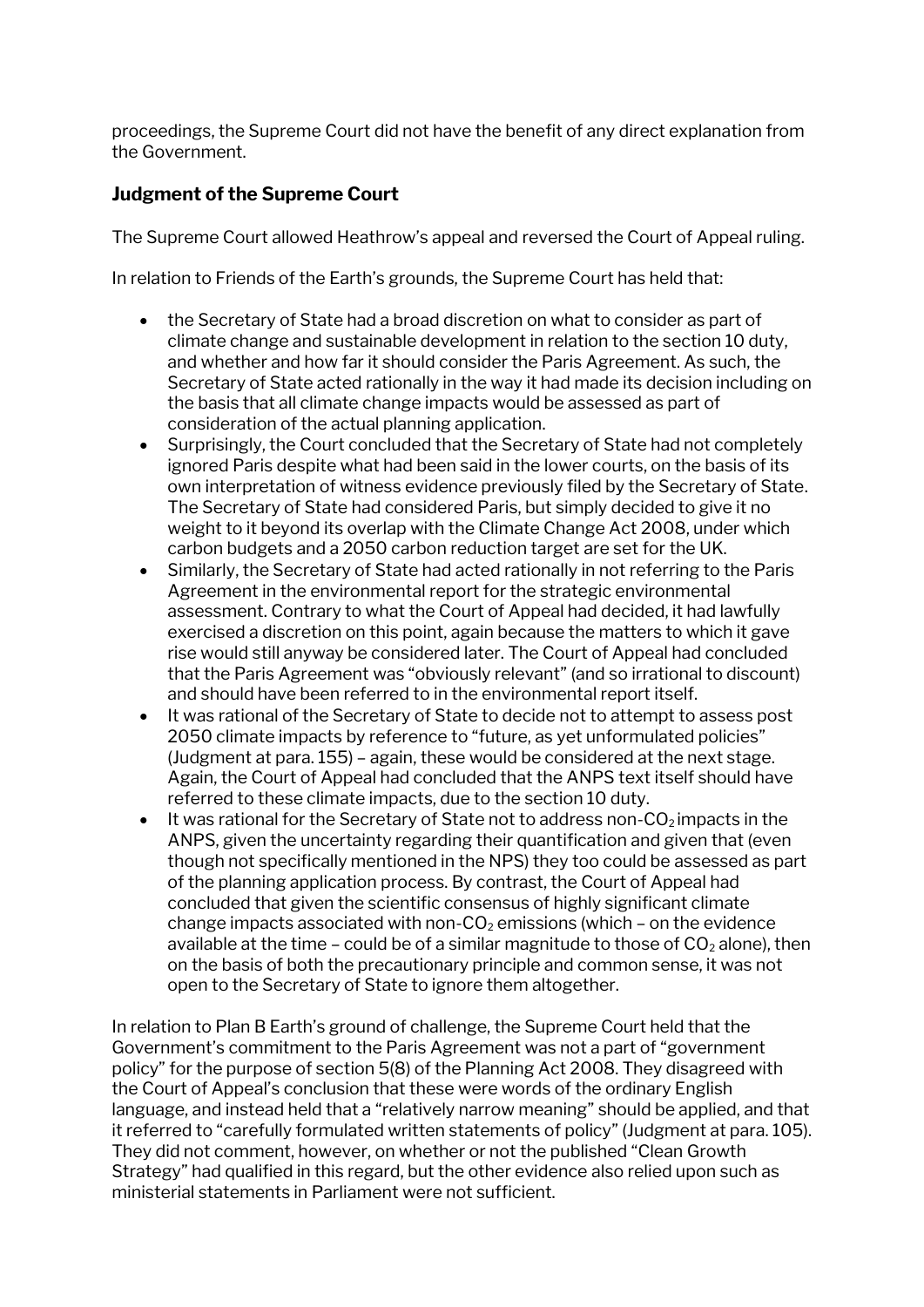# **3. The practical effect of the judgment**

There is no onward appeal from the Supreme Court. The 2018 ANPS has been reinstated. It is open to Heathrow to make a planning application for a Development Consent Order (DCO), and so the battle against expansion may now move to the planning arena.

However, we are in the teeth of a pandemic which has seen demand for passenger flights dramatically decline, and this will either take time to recover or it may not recover at all. It is unclear what effect new patterns of working will have on demand for business travel in particular. Furthermore, the government is yet to settle its national aviation policy in the light of the Net Zero Target and the new advice from the Climate Change Committee (CCC) related to the Sixth Carbon Budget and how to achieve Net Zero. The CCC has advised the Government to set demanding targets for the aviation sector, that would mean actual emissions (regardless of offsetting) need to fall steadily from prepandemic levels. To achieve this, the Government will need to limit the growth in passenger numbers and crucially, the CCC has advised that there should be no net expansion of UK airport capacity. The CCC has also advised that there should be a separate target to halt the growth in non- $CO<sub>2</sub>$  warming emissions from flights.

It also remains possible for the Government to either specifically abandon its policy of Heathrow expansion in light of this advice, or change the policy context further in some other way.

Friends of the Earth's case has clearly revealed the extent of disagreement between judges on the interpretation of the same legal issues related to climate change. Friends of the Earth went from losing in the Divisional Court *on all grounds*, to winning *on all grounds* in the Court of Appeal, to losing *on all grounds* in the Supreme Court. This shows the growing field of climate litigation is yet to find consist and predictable treatment in English courts.

Importantly, the Supreme Court's judgment has not endorsed the expansion of Heathrow airport, nor given Heathrow the green light to start building. Planning consent is still required, and the judgment makes clear that the developer's proposal will be assessed by reference to the state of knowledge, the climate change impacts, climate targets and policies which are in place *at the time that the application is determined.* This has built on a key part of Friends of the Earth's case as was advanced in the Divisional Court, and provides welcome clarity that "all is up for grabs" on climate issues – the NPS has not "straight-jacketed" consideration of these matters such that Heathrow expansion is effectively a "done deal". Without this litigation having taken place, a developer might have argued that the runway had been given a green light when it came to climate change questions through the NPS designation. The litigation has shown that is absolutely not the case. The developer will have to match up to the latest assessment of the impacts of its proposals and the latest climate change science if it wants to proceed.

Since the ANPS was designated in June 2018, climate policy has significantly tightened and events have overtaken the litigation looking at the decision made at that time. We now have a more stringent 2050 target of Net Zero, and it is clear from the CCC's advice published on 9 December 2020 on the Sixth Carbon Budget, that Heathrow expansion is very far from certain. In particular, the CCC has advised the Government that: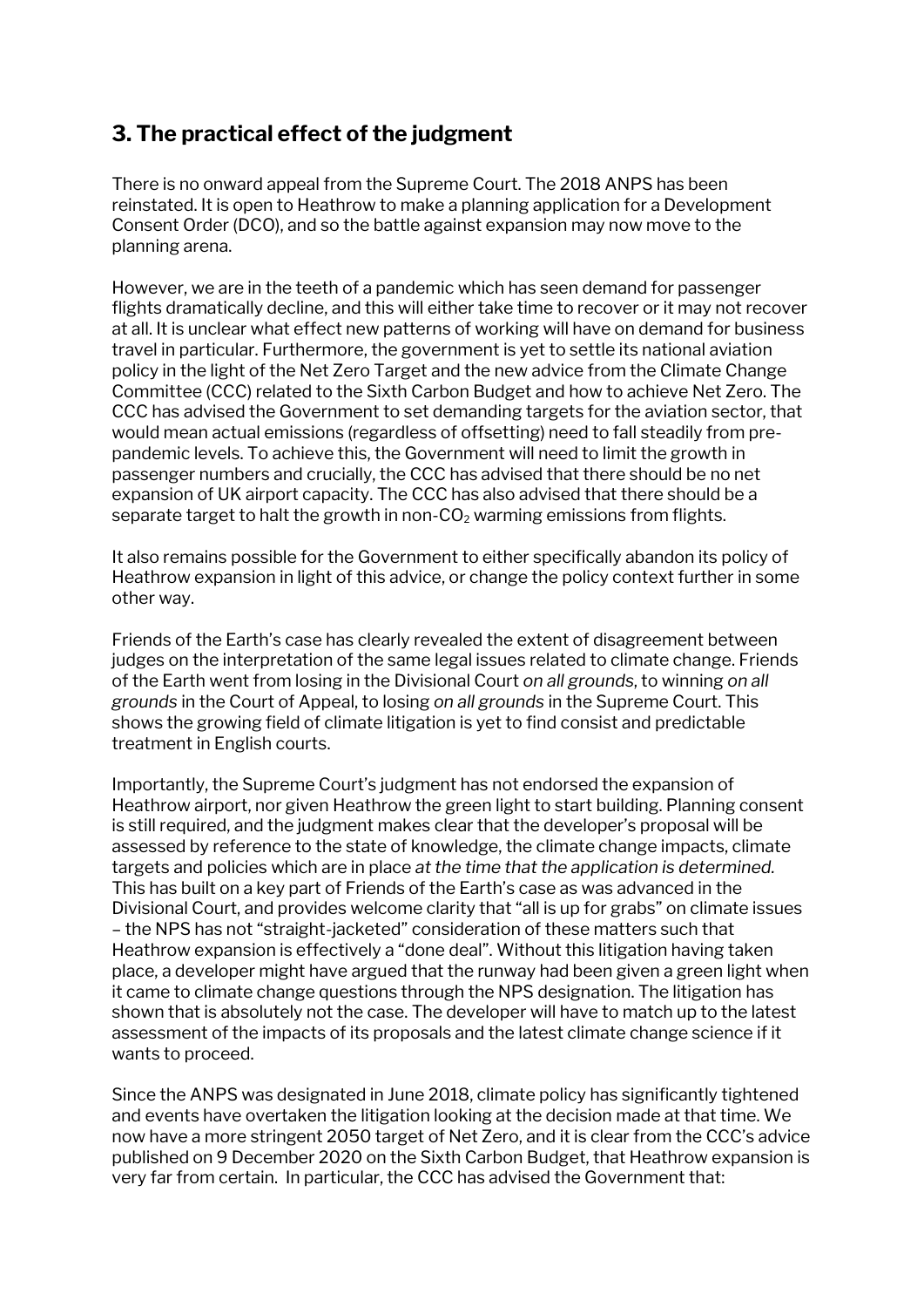"Unless faster than expected progress is made on aircraft technology and SAF [sustainable aviation fuel] deployment, such that the sector is outperforming its trajectory to Net Zero, **current planned additional airport capacity would require capacity restrictions placed on other airports**.

**Going forwards, there should be no net expansion of UK airport capacity** unless the sector is assessed as being on track to sufficiently outperform a net emissions trajectory that is compatible with achieving Net Zero alongside the rest of the economy, and is able to accommodate the additional demand and still stay on track."

# **4. Should the ANPS be reviewed?**

It is hard to see how Heathrow expansion could be granted planning permission with these developments in climate policy, advice and targets since the ANPS was determined. However, with so much having changed since June 2018, Friends of the Earth believes that these developments are also compelling reasons for the Government to review the ANPS itself. While the Supreme Court has ruled that the decision to grant the ANPS was a lawful one based on the situation at the time, we consider that the context has changed so significantly that the basis for the decision has been superseded, and the policy itself needs to be reviewed. The Government may do this under the Planning Act 2008 s.6, if they think it is appropriate to do so and if they decide "there has been a significant change in any circumstances on the basis of which any of the policy set out in the statement was decided".

The Government is due to consult on its entire aviation policy in 2021 for the Net Zero Aviation Decarbonisation Strategy. It must commit to no new airport expansion, and review the ANPS to finally scrap the third runway at Heathrow.

# **5. Conclusion**

In bringing this case, Friends of the Earth and sector allies have helped push the climate emergency significantly up the political agenda. We have shown that it is possible to mount a credible and legitimate climate case against an enormous piece of climatewrecking infrastructure. It has exposed Heathrow expansion as a major climate justice issue, and therefore one of national and international importance.

Crucially, the pause created as legal issues were decided has meant that instead of rushing forwards with one of the largest high-carbon and long-lived developments – *at a time of climate crisis* – the decision on whether it should go ahead will now be taken in the context of more appropriate (and safer) national carbon reduction targets. That is in all our interests and had been a key concern of Friends of the Earth's. This had not been guaranteed at the outset when the ANPS was announced in June 2018.

As explained by the Supreme Court: "the designation of the NWR Scheme in the ANPS did not immunise the scheme from complying with future changes of law and policy. The NWR Scheme would fall to be assessed against the emissions targets which were in force at the date of the determination of the application for a DCO" (Judgment at para. 157). Thanks to the litigation it is also clear that this must include all emissions from planes in flight, including international flights. This is very important, given that the